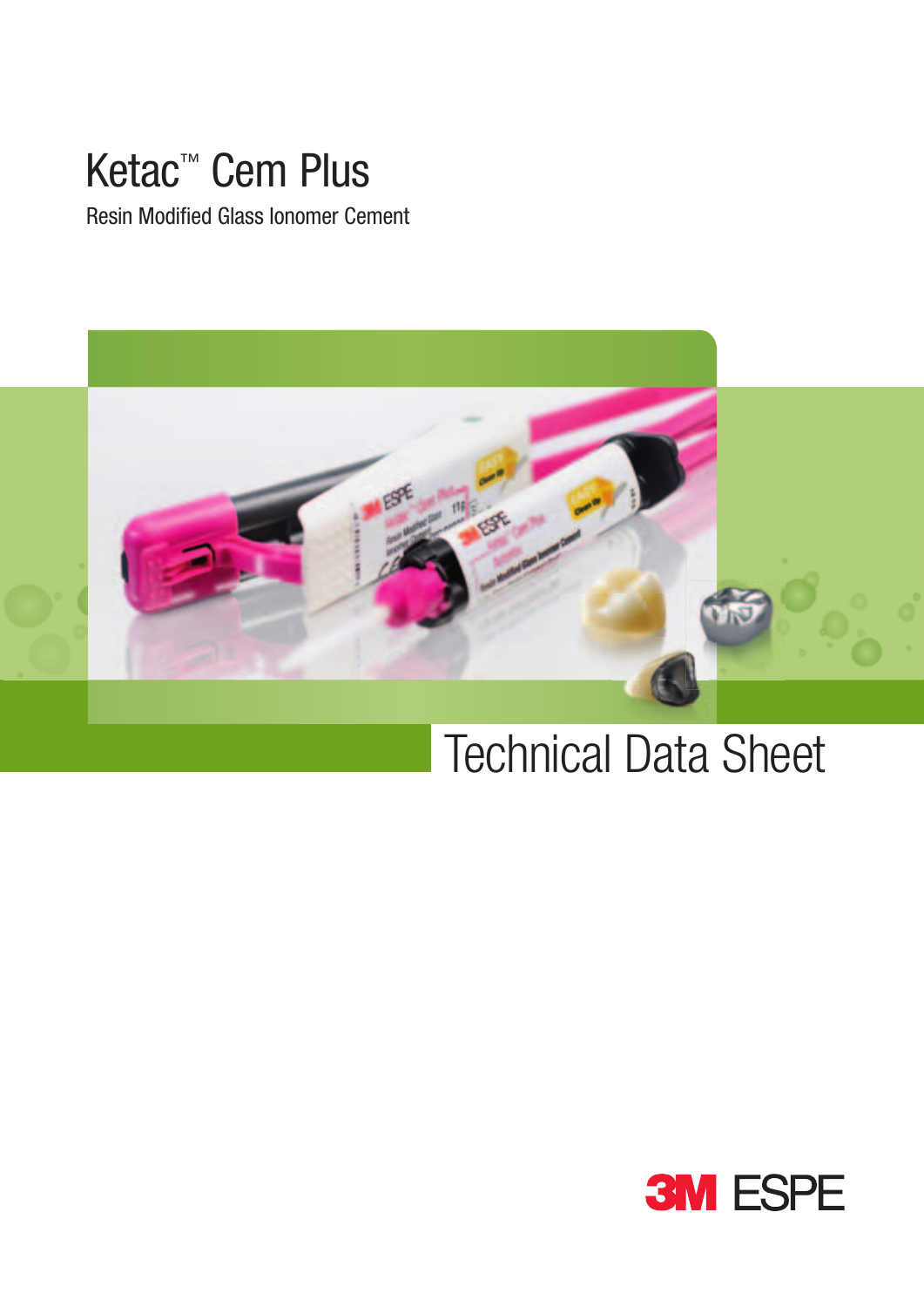## 1 Intro

Ketac™ Cem Plus Resin Modified Glass Ionomer Cement from 3M ESPE is a radiopaque, fluoride-releasing, resin modified glass ionomer luting cement. It is self-curing with the option of tack light-curing of excess cement. The cement is available in two delivery systems: Clicker™ Dispenser and automix syringe.



Ketac Cem Plus cement is ideal for the permanent cementation of porcelain-fused-to-metal (PFM) restorations as well as pediatric stainless steel crowns. It is also well suited for the cementation of crowns and bridges to implant abutments. This newest generation of the cement has a faster and easier delivery as well as tack-cure clean-up of excess cement. Reliable bond strength, fluoride release and an anti-inflammatory effect are further arguments to use this product.

## Features and benefits at a glance:

- Tack light-cure feature for "clean-up on demand"
- Easy-to-use automix syringe allows for direct delivery into the crown (no hand-mixing)
- High bond strength to tooth structure and metal; no pre-treatment or conditioners required
- Anti-inflammatory effects
- Sustained fluoride release
- Virtually no post-operative sensitivity
- Long clinical history



Fig. 1: Tack-curing of Ketac™ Cem Plus Cement to remove excess easily.

### Indications:

Ketac Cem Plus cement is ideally suited for the permanent cementation of:

- Porcelain-fused-to-metal (PFM) crowns and bridges
- Metal crowns, inlays and onlays
- Crowns made with all-alumina or all-zirconia cores such as 3M™ ESPE™ Lava™ or Procera AllCeram
- Prefabricated or cast endodontic posts
- Orthodontic bands and appliances
- PFM, metal, all-alumina or all-zirconia core restorations on implant abutments



Fig. 2: Ketac™ Cem Plus Cement is recommended for the cementation of restorations to implant abutments.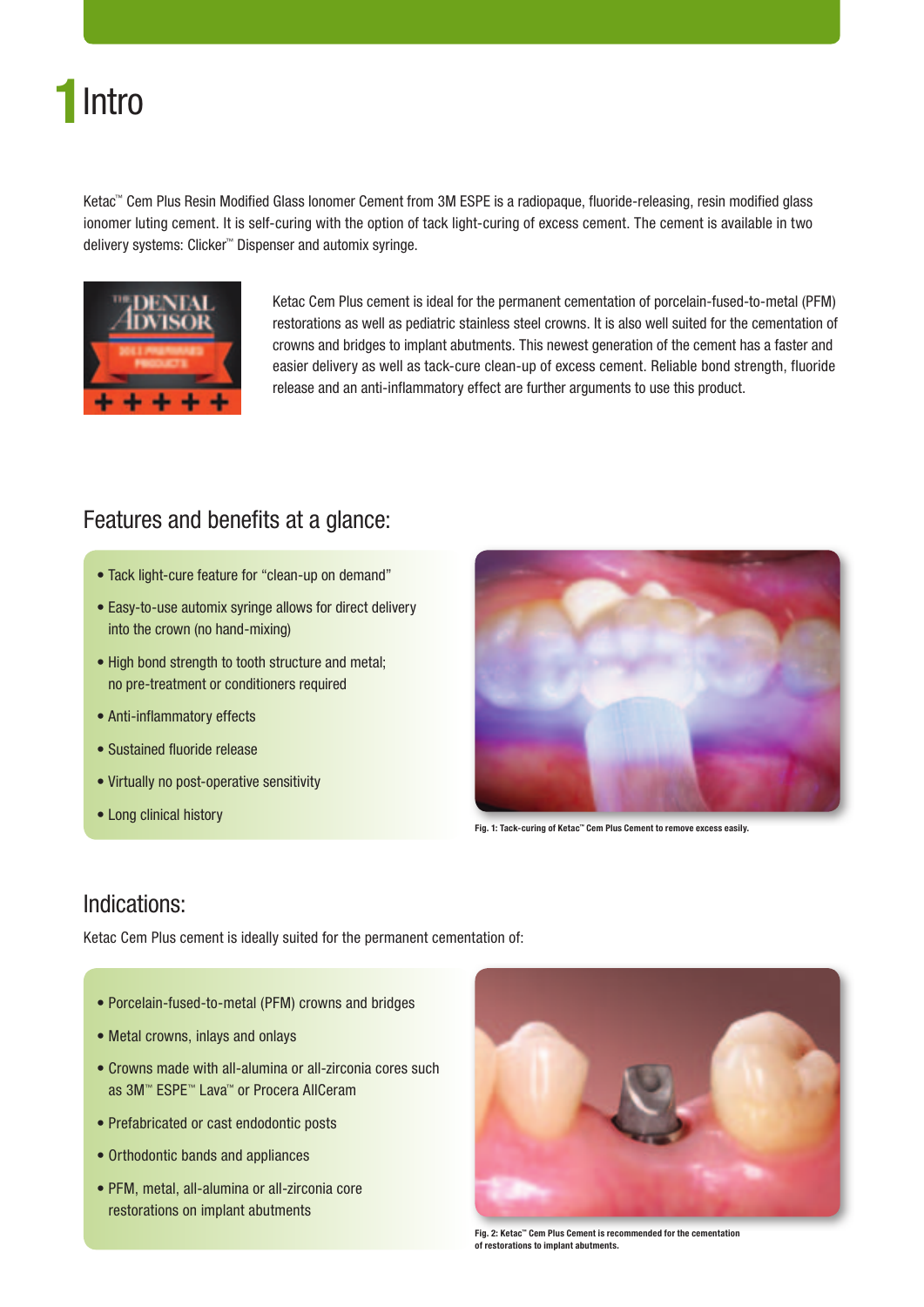## 2 Material technology

Ketac™ Cem Plus Cement is a resin modified glass ionomer cement composed of two separate pastes dispensed from either an easy-to-use automix syringe or the Clicker™ Dispenser.

After mixing, two setting reactions occur: an acid-base reaction between the glass and the polycarboxylic acid and a free radical polymerization of the methacrylate polymer and HEMA (2-hydroxyethylmethacrylate).

Chemical composition of Ketac Cem Plus cement:

| Paste A                                                           | Paste B                            |
|-------------------------------------------------------------------|------------------------------------|
| Radiopaque fluoroaluminosilicate glass (FAS glass)                | Nonreactive zirconia silica filler |
| Opacifying agent                                                  | Methacrylated polycarboxylic acid  |
| 2-Hydroxyethylmethacrylate                                        | 2-Hydroxyethylmethacrylate         |
| Water                                                             | <b>Resin monomers</b>              |
| Dispersion aid                                                    | Water                              |
| Reducing agent that allows for the self-cure methacrylate setting | Potassium persulphate              |
|                                                                   | Photoinitiator                     |

A unique component of the formula for Ketac Cem Plus cement is the photoinitiator that enables optional tack light-curing of the excess cement.

Instead of waiting 2 to 3 minutes for the self-cure gel phase before excess cement can be cleaned, there is now an option to light-cure the excess cement for 5 seconds per surface and begin cleaning immediately. An instant resin network is built, which reduces moisture sensitivity during setting.





Fig. 3: Excess cement. Fig. 4: Light-cure of excess cement for 5 seconds per surface.



Fig. 5: Easy removal of excess in one piece.

In addition to the typical features of a glass ionomer cement, such as fluoride release, Ketac Cem Plus cement also contains a resin component, which gives it a unique combination of physical and mechanical properties.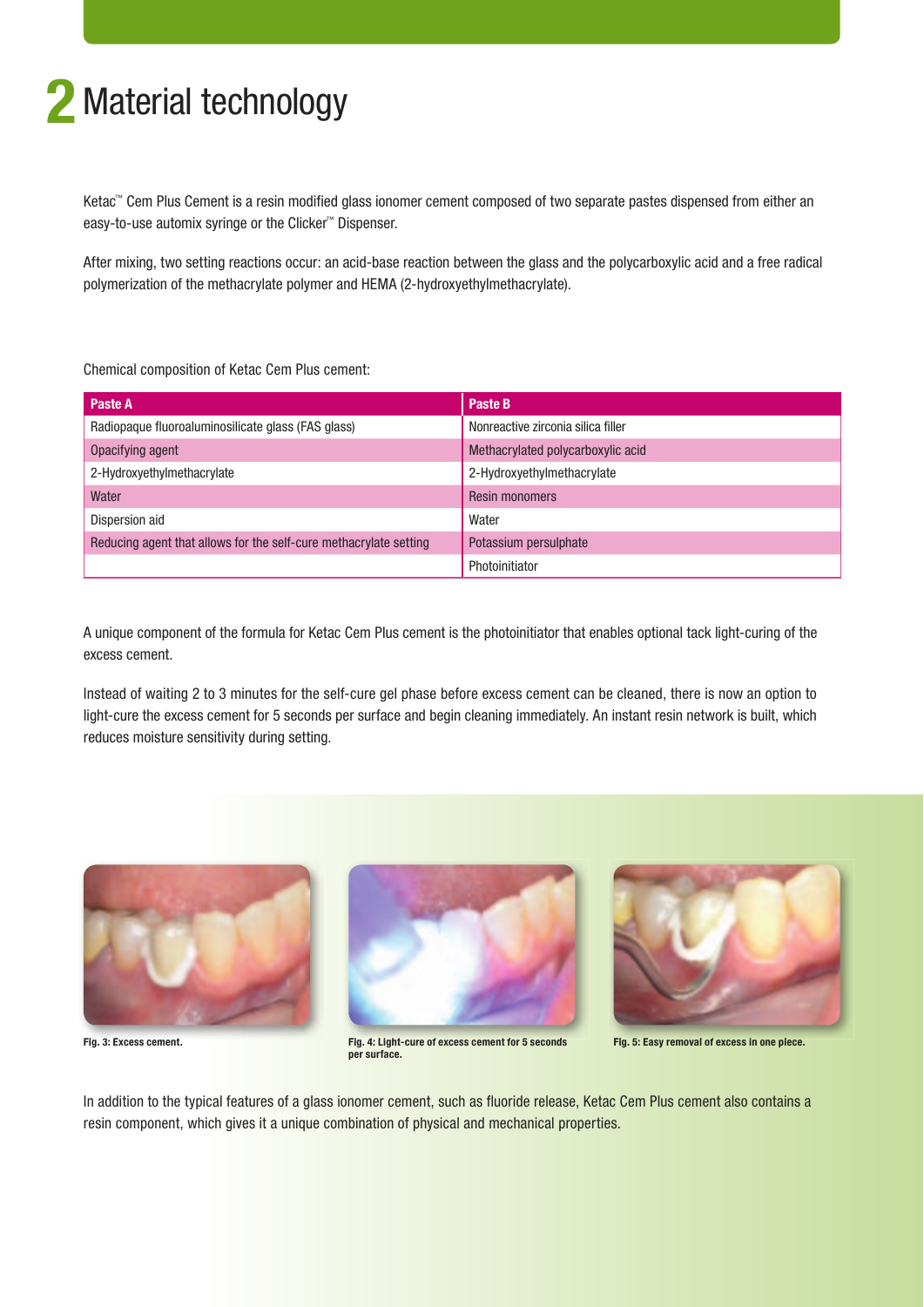# 3 Bond strength performance

Ketac™ Cem Plus Cement is based on the resin modified glass ionomer technology that combines the favourable features of conventional glass ionomer, such as fluoride release, with those of resin-based cements, such as reliable bond strength.

## **3.1** Bond strength to enamel and dentine

Ketac Cem Plus cement has an inherent ability to create a molecular bond to tooth structure. Although some glass-ionomer-based products need an additional conditioner on the tooth surface to promote adhesion, Ketac Cem Plus cement does not need a separate conditioning step.

Fig. 6 shows Ketac Cem Plus cement's significantly superior shear bond strength to enamel and dentine without conditioner in comparison to other glass-ionomer- or zinc-phosphate-based cements.



Fig. 6: Shear bond strength to tooth structure, cements used without conditioner. Source: Y. Wang, T. Ton, A. Falsafi, J.D. Oxman, E. Popp, and T. Tran: Adhesion of Glass-Ionomer and Zinc Phosphate Cements to Different Substrates, J Dent Res 92 (Spec Iss A): 2379, 2013 (www.dentalresearch.org).

## 3.2 Bond strength to metal

Ketac Cem Plus cement is well suited for the cementation of metal-based restorations. According to Wang et al., it has a significantly higher shear bond strength to metal than other glass-ionomer- and zinc phosphate-based cements (Fig. 7).



**Fig. 7: Shear bond strength to metal.** Source: Y. Wang, T. Ton, A. Falsafi, J.D. Oxman, E. Popp, and T. Tran: Adhesion of Glass-<br>Ionomer and Zinc Phosphate Cements to Different Substrates, J Dent Res 92 (Spec Iss A): 2379

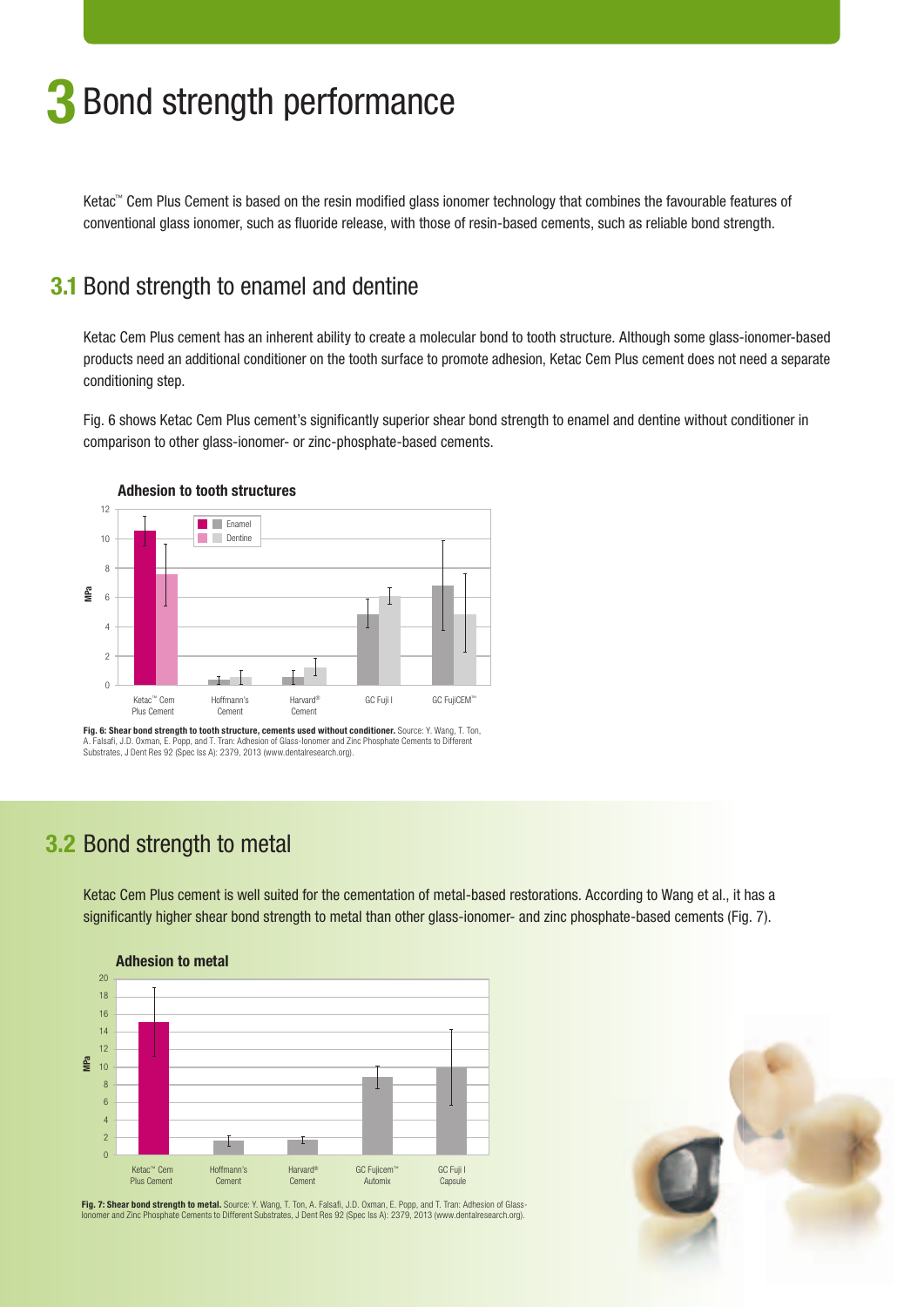# 4 Marginal integrity

It is well known that water-based cements generally suffer from solubility and erosion in the early stage of setting (1 hour to 1 day) before the cement has reasonably matured<sup>1,2</sup>. Incorporation of resin components into such cements, resulting in a resin modified glass ionomer cement, allows for the formation of a resin-based network<sup>1,3</sup>. This network can be formed in dark-cure and/or lightcure modes, providing maximum protection of the cement from early dissolution and erosion without any need for extra coatings or sealants.<sup>1,2</sup>

The photoinitiator in the new formula for Ketac™ Cem Plus Cement enables instant network formation after 5 seconds of tack-curing per surface, resulting in reduced moisture sensitivity and immediate excess cement removal.

A clinical evaluation by 135 dentists evaluated excess cement clean-up after 5 seconds' tack-curing per surface and after 2 minutes' waiting time. The dentists rated performance criteria for excess cement removal and speed of clean-up. Their ratings are shown in Fig. 8.



#### Tack light-cure makes clean-up faster and easier

3.8 %



## 4.1 Marginal sealing

First and foremost, marginal sealing determines the long-term success of a cemented restoration. The efficient marginal seal to enamel and dentine of Ketac Cem Plus cement after tack-curing was confirmed in an in vitro study at the University of Regensburg, Germany. Ketac Cem Plus cement revealed 100% perfect margins to dentine before and after thermocycling and mechanical loading (TCML) when the tack-cure feature was used for excess removal.3

The marginal integrity of Ketac Cem Plus cement to dentine and enamel before and after TCML was closer to perfect than for any other resin modified glass ionomer cement.<sup>4</sup>



Fig. 9: Schematic representation of the study results. Sources: A. Sawaljanow, R. Lang, G. Handel, M. Behr, and M. Rosentritt. In-Vitro Marginal Adaptation of Resin-Modified Glass Ionomer Cements to Dentin and Enamel. J Dent Res 92 (Spec Iss A): 2345, 2013 (www.dentalresearch.org); adapted from M. Rosentritt, M. Behr, R. Lang, and G. Handel. Influence of Cement Type on the Marginal Adaptation of All-Ceramic MOD Inlays. Dent Mater. 2004 Jun; 20 (5):463-469.

1 Glass-Ionomer Cement, Wilson, A.D. and McLean, J.W.; Quintessence Books, 1988, pp. 51-52 2 An Atlas of Glass-Ionomer Cements, Mount, G.J.; Dunitz, 2002, pp. 5-7.

3 Sawaljanow, A., Lang, R., Handel, G., Behr, M., and Rosentritt, M. In-Vitro Marginal Adaptation of Resin-Modified Glass Ionomer Cements to Dentin and Enamel, l. J Dent Res 92 (Spec Iss A):

2345, 2013 (www.dentalresearch.org). Adapted from Rosentritt, M., Behr, M., Lang, R., and Handel, G. Influence of Cement Type on the Marginal Adaptation of All-Ceramic MOD Inlays. Dent Mater. 2004 Jun; 20 (5):463-469.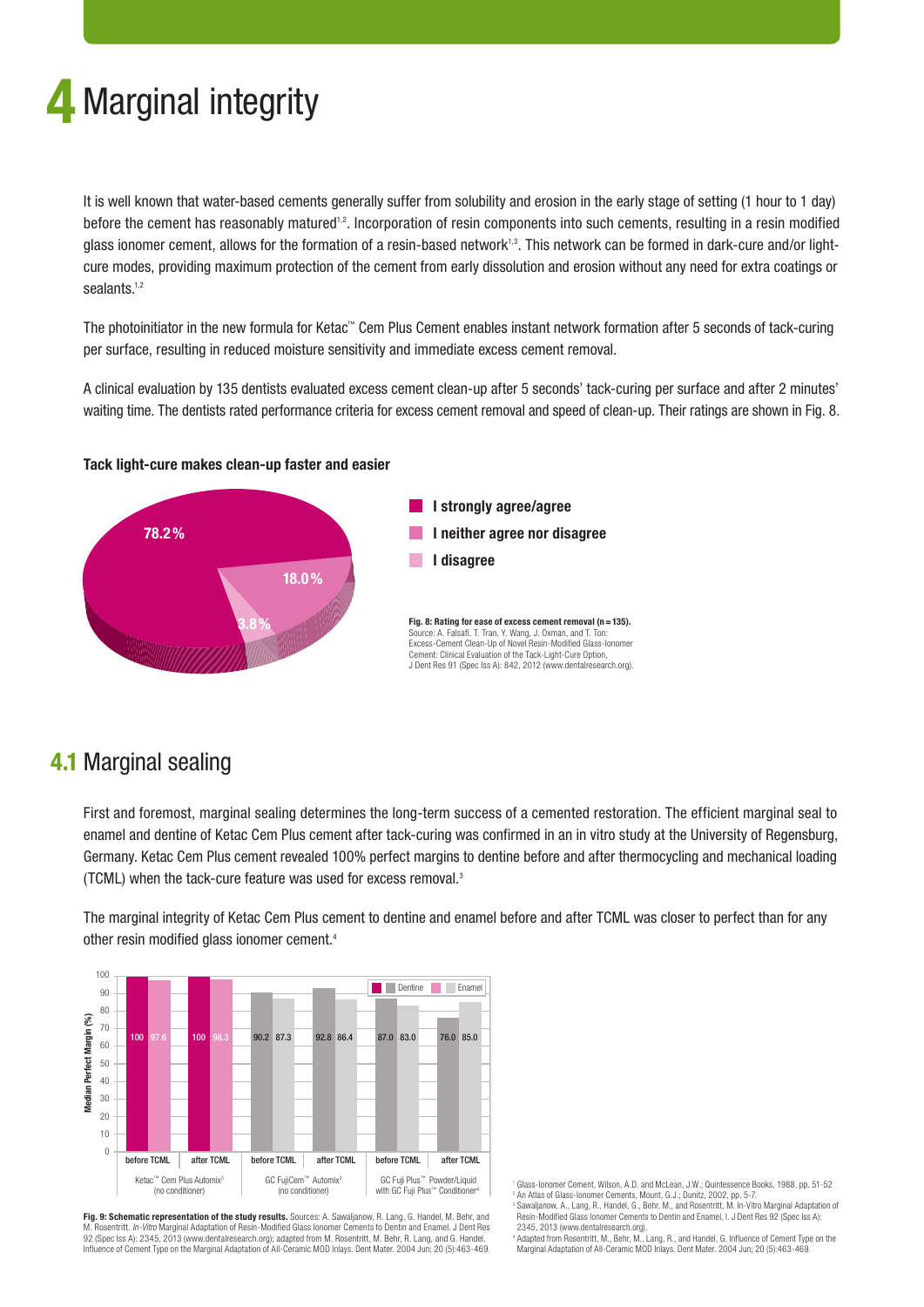### 4.2 Fluoride release

Ketac™ Cem Plus Cement provides sustained fluoride release, which is a key feature of glass-ionomer-based cements. It is generally believed that the release of fluoride ions and their uptake into the tooth structure aid in the reduction of secondary caries<sup>5</sup>, which can be difficult to detect under a crown or bridge.

Cumulative fluoride release for Ketac Cem Plus cement was measured by Ogami et al., as shown in Fig. 10. Fluoride release from cured discs ( $8 \times 2$  mm) of two products, Ketac Cem Plus cement and GC Fujicem 2, was measured for 14 days using an Ion Analyser (Model 290, Orion Research) with Ion Electrode (Model 9609, Orion Research) and TISAB (Total Ion Strength Adjustment Buffer) solution.



Fig. 10: Difference in the amount of fluoride release in fluoride-releasing cements. Source: K. Ogami T. Koike, T. Ueda, and K. Sakurai, Department of Removable Prosthodontics and Gerodontology, Tokyo Dental College.

## 4.3 Anti-inflammatory effect

Gingivitis is an inflammatory multi-factorial process affecting the mucosal epithelial tissue. Plaque mass and plaque activity are considered to contribute to the incidence of gingivitis.<sup>6</sup>

A study by Syrek et al.<sup>7</sup> investigated plaque growth and plaque activity inhibition in a Plaque Glycolysis and Regrowth Model (PGRM). The study shows that, in comparison to bovine enamel and dentine, Ketac Cem Plus cement inhibits plaque accumulation and plaque activity. Both indicate that the bioactivity of Ketac Cem Plus cement might contribute to preventing inflammatory processes of soft tissue such as gingivitis or peri-implantitis.

In this study, human saliva was used to grow plaque on bovine enamel, dentine and samples of Ketac Cem Plus cement. Plaque growth was initiated with a 1:4 mixture of human saliva and MCM-sucrose-culture media. Plaque was collected and dried to determine its biomass and related to the exposed surface area of each specimen. In accordance with the PGRM, lactic acid release was quantified by using the Clinpro™ Cario L-Pop™ from 3M ESPE (Fig. 11).



Lactic acid release after 60min in mM/cm²

Fig. 11: Less plaque accumulation and growth activity on Ketac™ Cem Plus Cement. Source: A. Syrek P.J. Flanigan, M. Hauke, and I. Häberlein. Bioactivity of a Luting-Cement to Support Prevention of Soft-Tis Inflammation. J Dent Res 92 (Spec Iss A): 184, 2013. (www.dentalresearch.org).

Hicks, M.J., and Flaitz, C.M., Quintessence Int. 2000 Sep: 31(8): 570-578 <sup>6</sup> FDA Guidance for Industry: Gingivitis (2005), monograph (21 CFR Part 356) Testing of the antigingivitis/ antiplaque effectiveness of drug products.

7 Syrek, A., Flanigan, P.J., Hauke, M., and Häberlein, I. Bioactivity of a luting-cement to support prevention of soft-tissue inflammation. J Dent Res 92 (Spec Iss A): 184, 2013. (www.dentalresearch.org).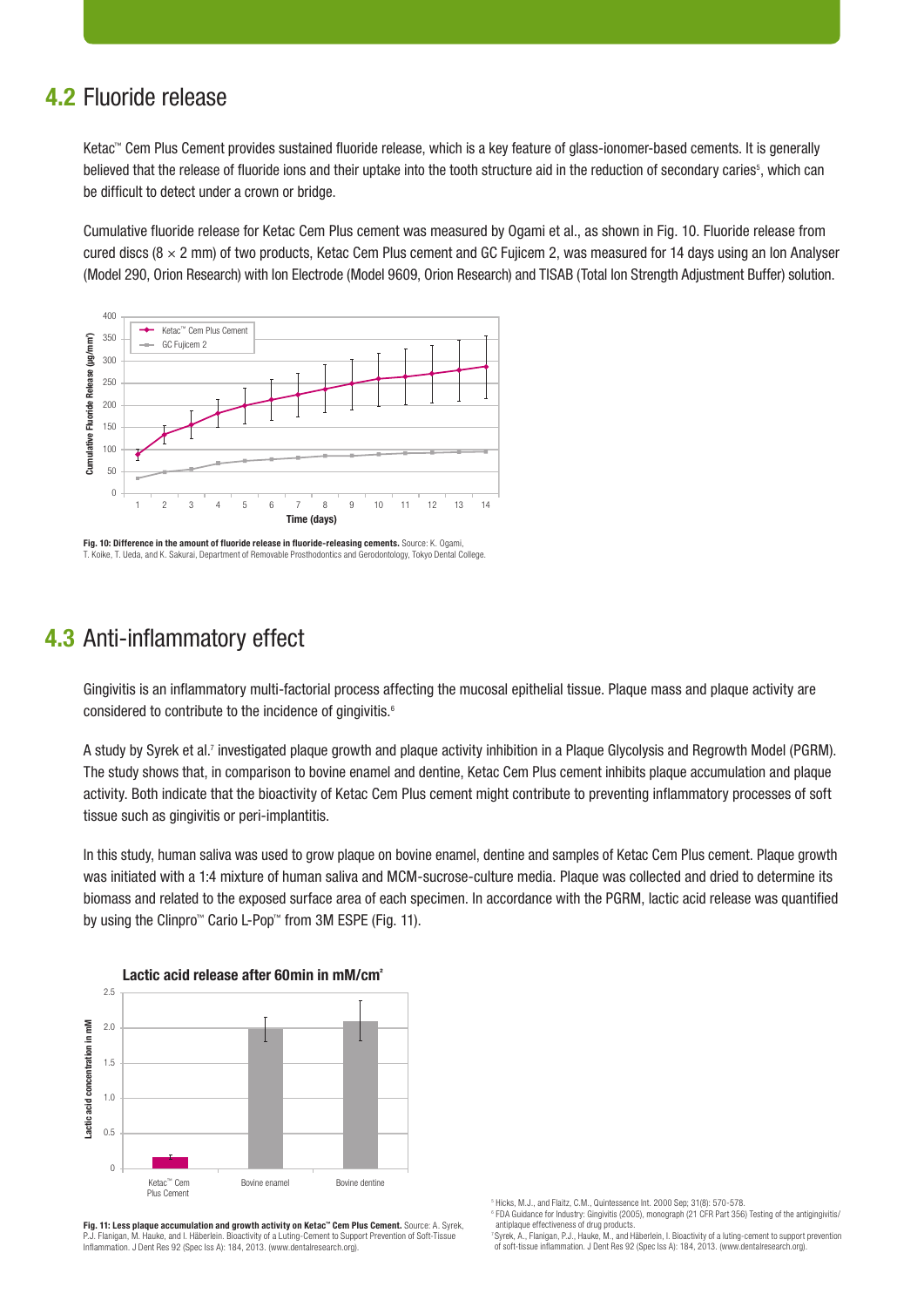## 4.4 Overview of physical and mechanical properties

The physical properties of Ketac™ Cem Plus Cement passed all ISO 9917-2:2010 tests for a class 1, water-based, resin modified luting cement.

| <b>Physical properties</b>      | <b>Unit</b> | <b>Value</b>    |
|---------------------------------|-------------|-----------------|
| Compressive strength            | <b>MPa</b>  | $135 \pm 5.2$   |
| Diametral tensile strength      | <b>MPa</b>  | $22.3 \pm 1.2$  |
| <b>Flexural strength</b>        | <b>MPa</b>  | $34.0 \pm 3.0$  |
| Shear bond strength to dentine  | <b>MPa</b>  | $7.6 \pm 2.1$   |
| Shear bond strength to enamel   | <b>MPa</b>  | $10.6 \pm 1.0$  |
| Shear bond strength to metal    | <b>MPa</b>  | $15.1 \pm 3.9$  |
| Shear bond strength to zirconia | MPa         | $5.7 \pm 3.4$   |
| Shear bond strength to titanium | <b>MPa</b>  | $8.5 \pm 1.8$   |
| Film thickness                  | μm          | $19.0 \pm 3.16$ |
| Radiopacity                     | mm          | $1.41 \pm 0.1$  |
| Particle size                   | μm          | 3               |

# 5 Clinical performance

3M has a long and successful history with resin modified glass ionomer cements (RMGIs). RelyX™ Luting (formerly known as Vitremer™ Luting, introduced in 1994), Ketac™ Cem Plus Clicker™ (introduced in 2004), and now, Ketac™ Cem Plus Cement (available in the Clicker™ Dispenser and automix syringe) with a new material formula are all products of 3M ESPE resin modified glass ionomer cement technology. All three share the same overall chemistry and performance, as has been documented in numerous studies. Their clinical success and proven performance have been documented and cited over 18 years of use in dental practice.



In a published survey of U.S. Dental Schools on cementation protocols for implant crown restorations<sup>8</sup>, most institutions reported the use of permanent cements for implant crown restorations. The most often used cement was a resin modified glass ionomer cement. These findings are supported by results of a field evaluation for Ketac Cem Plus cement conducted by AFG Research in 2012. Dentists' preferred choice for the cementation of restorations to implant abutments is a resin modified glass ionomer cement like Ketac Cem Plus cement.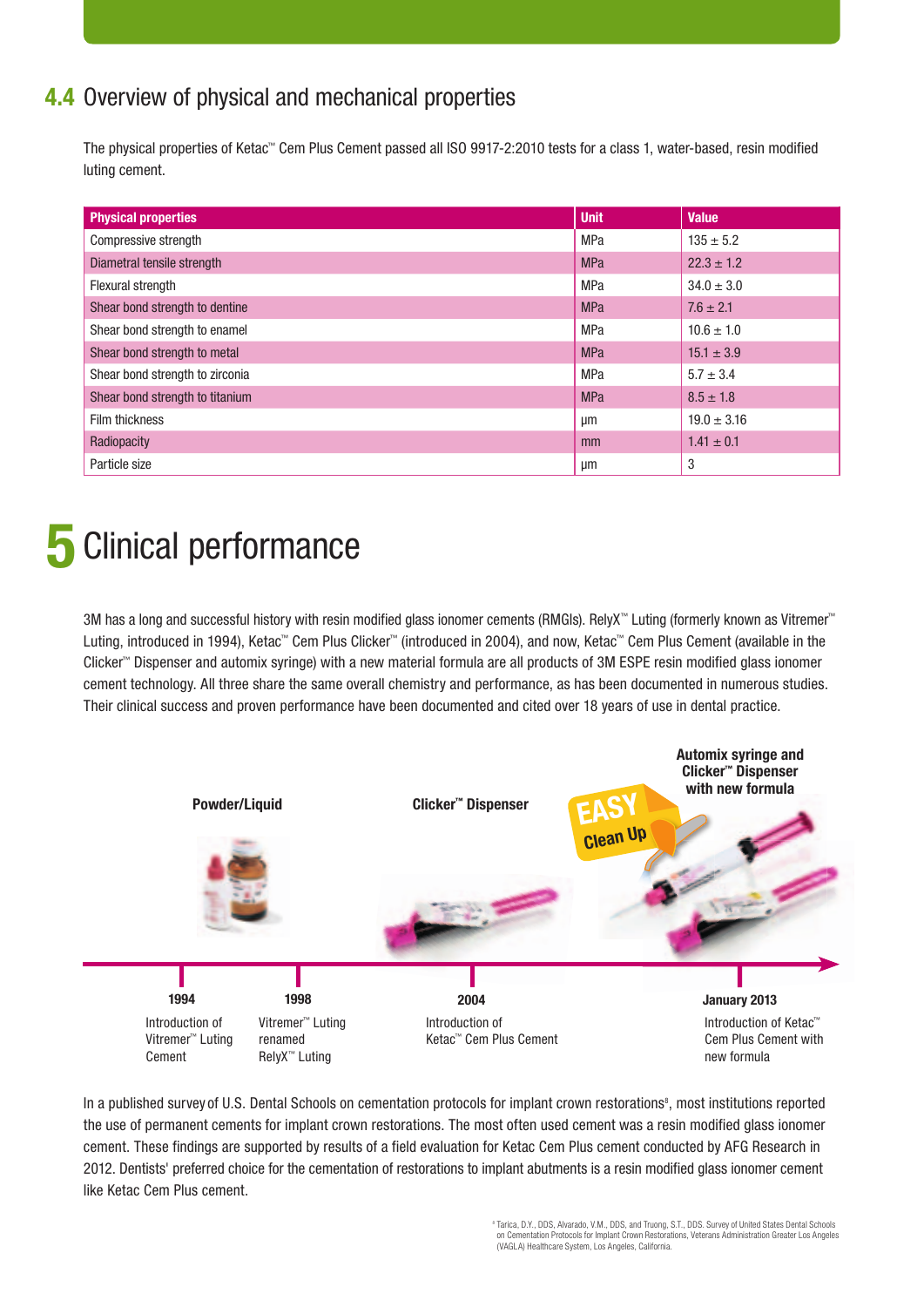### 5.1 Field evaluation

The 2012 field evaluation survey aimed to assess dentists' satisfaction. Participants were asked multiple questions to measure their attitude towards Ketac™ Cem Plus Cement and give their feedback on various product features.

The research was conducted by AFG Research via a web-based survey as a follow-up on the product evaluation/trial period of four weeks. More than 110 dentists from Germany and the U.S. were pre-selected to try Ketac Cem Plus cement in the Clicker™ Dispenser. The dentists' feedback confirms their very high overall satisfaction: More than 76% would very likely or likely recommend Ketac Cem Plus cement to their colleagues (Fig. 12).

**How likely would you recommend Ketac™ Cem Plus to your colleagues?**



Fig. 12: Recommendation rate after testing Ketac™ Cem Plus Cement. Source: Field Evaluation 2012 conducted by AFG Research on behalf of 3M ESPE.

## 5.2 For each indication – the ideal cement

3M ESPE offers a wide spectrum of cements. Ketac Cem Plus cement is a perfect addition to the 3M ESPE cement portfolio and is ideally suited for metal/metal based restorations and the cementation of restorations to implant abutments.

|                                                                             | <b>RelyX<sup>™</sup> Ultimate</b><br>Adhesive Resin Cement | <b>RelyX<sup>™</sup> Unicem</b><br><b>RelyX<sup>™</sup> Unicem 2</b><br>Self-Adhesive Resin Cement | <b>Ketac<sup>™</sup> Cem Plus</b><br><b>Resin Modified Glass</b><br><b>Ionomer Cement</b> | <b>RelyX<sup>™</sup> Veneer</b><br>Veneer Cement |  |
|-----------------------------------------------------------------------------|------------------------------------------------------------|----------------------------------------------------------------------------------------------------|-------------------------------------------------------------------------------------------|--------------------------------------------------|--|
| <b>Metal/Metal based</b>                                                    |                                                            |                                                                                                    |                                                                                           |                                                  |  |
| Inlays/Onlays                                                               | ÷                                                          | $++$                                                                                               | ÷                                                                                         |                                                  |  |
| Crowns/Bridges                                                              | ÷                                                          | $++$                                                                                               | $\pm$ $\pm$                                                                               | $\sim$                                           |  |
| <b>Endodontic Posts</b>                                                     | ÷                                                          | $++$                                                                                               | $++$                                                                                      | $\sim$                                           |  |
| Maryland Bridges                                                            | $++$                                                       | ÷                                                                                                  | $\sim$                                                                                    | $\sim$                                           |  |
| on Implant Abutments                                                        | ÷                                                          | $\pm$ $\pm$                                                                                        | $\pm$ $\pm$                                                                               | $\sim$                                           |  |
| Glass Ceramics (incl. Li. Disilicate) (e.g. e.maxCAD, Empress, Vitamark II) |                                                            |                                                                                                    |                                                                                           |                                                  |  |
| Inlays/Onlays/Table Tops                                                    | $++$                                                       | ÷                                                                                                  | $\equiv$                                                                                  | $\overline{a}$                                   |  |
| Crowns/Bridges                                                              | $\pm$ $\pm$                                                | $++$                                                                                               | $\sim$                                                                                    | $\sim$                                           |  |
| Maryland Bridges                                                            | $++$                                                       | ÷                                                                                                  | $\sim$                                                                                    |                                                  |  |
| Veneers                                                                     | ÷                                                          | $\overline{a}$                                                                                     | $\equiv$                                                                                  | 十十                                               |  |
| Oxide Ceramics (e.g. Lava <sup>™</sup> Zirconia Brux Zir)                   |                                                            |                                                                                                    |                                                                                           |                                                  |  |
| Crowns/Bridges                                                              | ÷                                                          | 十十                                                                                                 | ÷                                                                                         | $\sim$                                           |  |
| <b>Endodontic Posts</b>                                                     | ÷                                                          | $++$                                                                                               | ÷                                                                                         | $\bar{a}$                                        |  |
| Maryland Bridges                                                            | $++$                                                       | ÷                                                                                                  | $\sim$                                                                                    | $\equiv$                                         |  |
| on Implant Abutments                                                        | ÷                                                          | $++$                                                                                               | 十十                                                                                        | $\equiv$                                         |  |
| Resin Nano Ceramics (e.g. Lava <sup>"</sup> Ultimate CAD/CAM Restorative)   |                                                            |                                                                                                    |                                                                                           |                                                  |  |
| Inlays/Onlays                                                               | ++                                                         | $\equiv$                                                                                           | $\sim$                                                                                    | $\sim$                                           |  |
| Crowns                                                                      | $++$                                                       | $\equiv$                                                                                           | $\sim$                                                                                    | $\sim$                                           |  |
| Veneers                                                                     | ÷                                                          | $\overline{a}$                                                                                     | $\equiv$                                                                                  | 十十                                               |  |
| <b>Resin Composites</b>                                                     |                                                            |                                                                                                    |                                                                                           |                                                  |  |
| Inlays/Onlays                                                               | $++$                                                       | ÷                                                                                                  | $\equiv$                                                                                  | $\sim$                                           |  |
| Crowns                                                                      | $++$                                                       | 十十                                                                                                 | $\sim$                                                                                    | $\sim$                                           |  |
| <b>Endodontic Posts</b>                                                     | ÷                                                          | $++$                                                                                               | $\equiv$                                                                                  | $\sim$                                           |  |
| Veneers                                                                     | ÷                                                          | $\overline{a}$                                                                                     | $\sim$                                                                                    | 十十                                               |  |
| $++$ Highly recommended*                                                    | ÷<br>Recommended                                           | Not indicated<br>$\sim$                                                                            |                                                                                           |                                                  |  |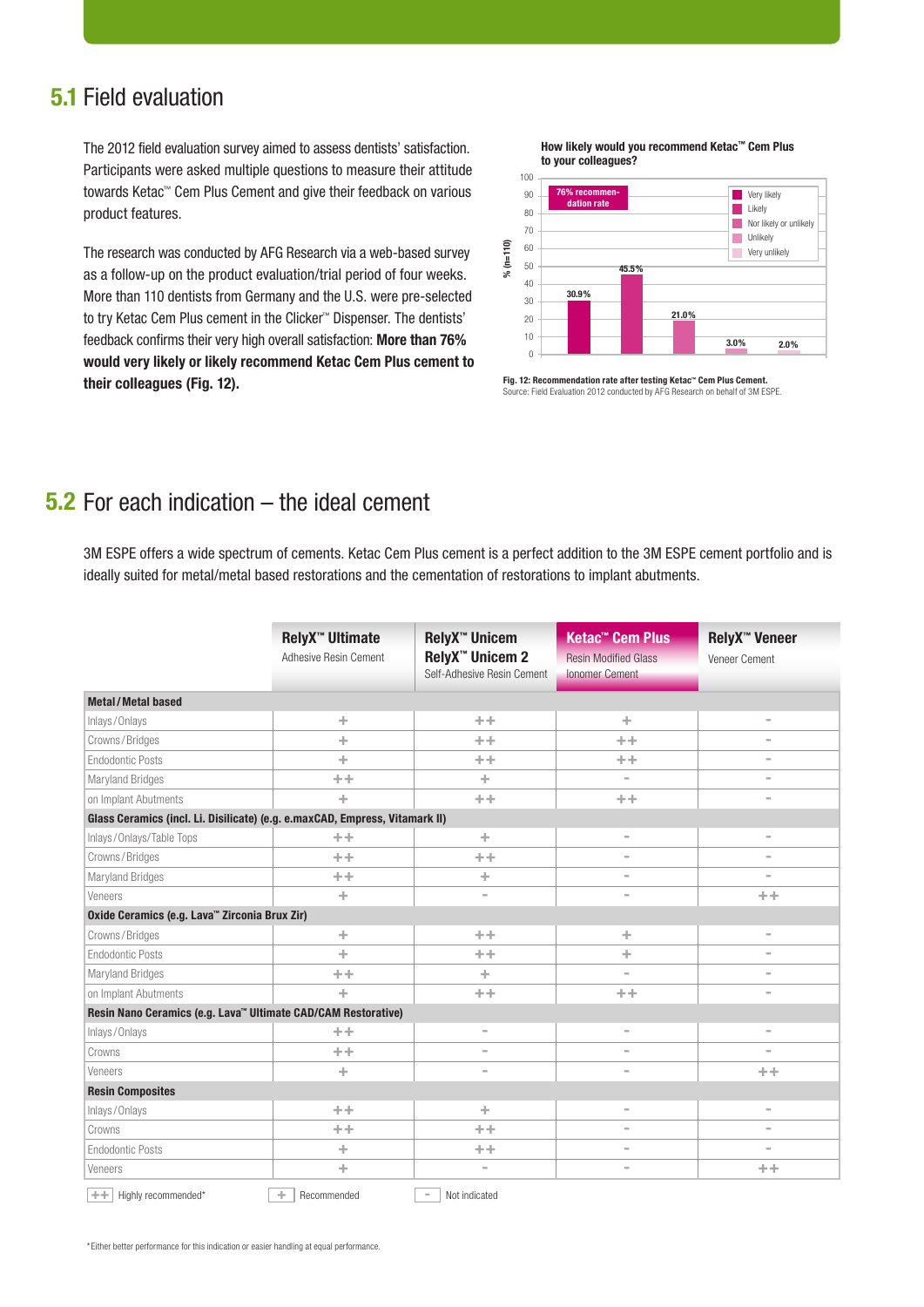## Clinical case

Cementation of a PFM crown | Dr. G. Reich, Munich, Germany and Zahntechnische Werkstätten Borgmann und Zink, Weilheim, Germany



Initial situation: Largely extended insufficient amalgam filling on first molar needs to be replaced by a PFM crown.



Prepared tooth is rinsed and dried prior to cementation. Tooth surface is left moist and not overdried.



A peppercorn-sized amount of material is discarded to make sure the material is properly mixed.



Crown is seated.



Wax-like excess cement is removed easily in one large piece.



Prepared tooth is cleaned with pumice to remove any remnants of temporary cement.



Mixing tip is attached to the Ketac™ Cem Plus automix syringe.



Ketac™ Cem Plus Cement is directly applied into the crown.



Excess cement is tack light-cured for 5 seconds on each surface.



Final situation: PFM crown in situ.